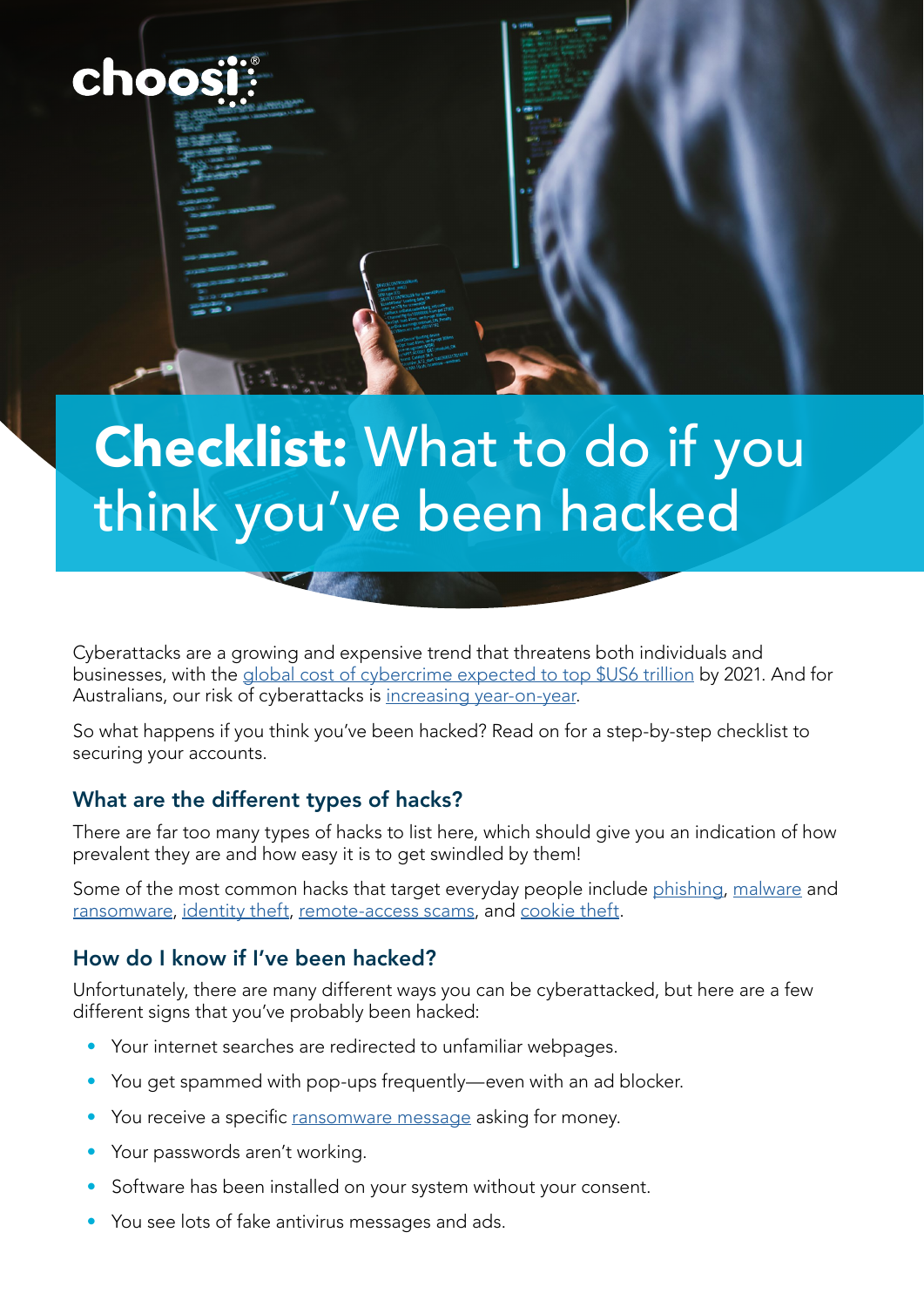- You're missing money from your bank account.
- Personal or confidential business data about you has been leaked.

So, what next? Here's what you need to do if you think you've been hacked—check them off as you go!

## Step 1: Reset all your passwords

Immediately change all your passwords on any accounts you think might have been affected. If you use the same password across several accounts, make sure they're unique from now on.

Regularly changing your passwords is also a good habit to get into. System permitting, make sure you use a mix of letters, numbers and characters, and use upper and lowercase to make them more secure. If you're worried about forgetting all your passwords, a helpful tool like a [password manager](https://www.choice.com.au/electronics-and-technology/internet/internet-privacy-and-safety/buying-guides/password-managers) can make life easier.

#### **Step 2:** Contact your bank or financial provider

Most of the time, hackers want either your data or your money—so if you think you've been hacked and your online banking credentials have been compromised, call your bank immediately. They'll be able to tell you if there have been any recent transactions and also put a hold on your account.

If money has been stolen, follow where it leads. There may be transactional information that includes items being shipped to an unfamiliar address, or some of your accounts may have been changed to one-click purchases. Lock them down and, if necessary, share that information with your bank and the police.

#### Step 3: Scan your computer system and remove any devious programs

Use your antivirus software to do a full sweep of your computer. It should flag any malicious activity and automatically remove software that shouldn't be there. However, it's worth doing your own search for programs that have been recently installed. After all, with nearly [a billion](https://dataprot.net/statistics/malware-statistics/) [malware programs](https://dataprot.net/statistics/malware-statistics/) out there, even the best antivirus software can miss things.

#### Step 4: Recover your accounts

If a hacker has already changed your passwords and you can no longer access your accounts, you'll need a way to recover them. The good news is that most services have comprehensive account-recovery options—you'll just need to answer some security personal questions like "What's your mother's maiden name?" or "What's the first street you lived on?" You would have given answers to these questions at the time your account was set up, so hopefully you remember the answers you gave!